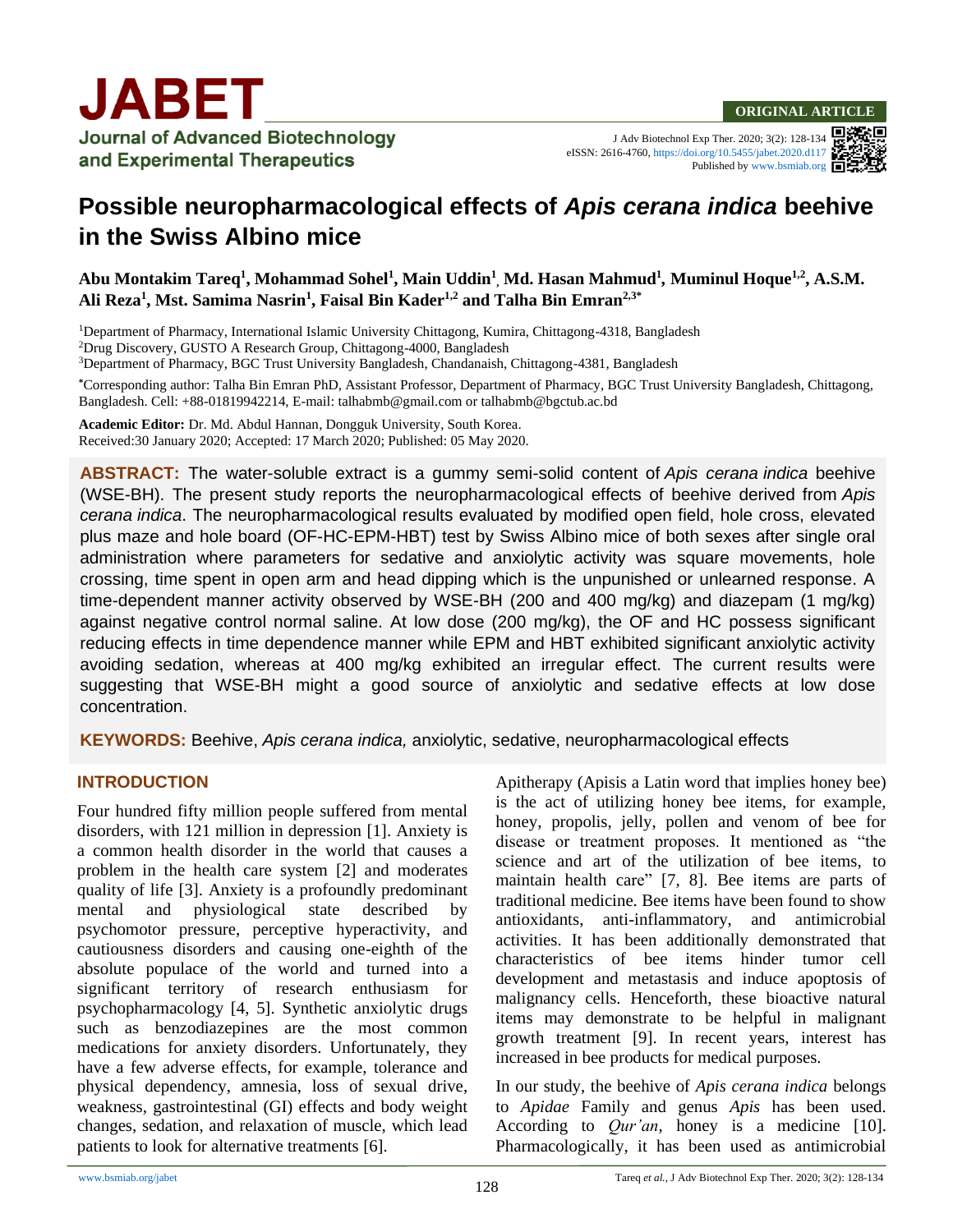[11], GIT diseases [12, 13], diabetes [14], antiinflammatory and immunomodulatory [15, 16], antioxidant activities [17] and cardiovascular diseases [18]. The *A. cerana* reported containing fructose (37.27 - 40.51 %) along with glucose (35.12 - 38.04 %) while reducing sugar 73 % [19]. The genus *Apis* reported to have copper, zinc, iron which are essential for brain functions [20].

Our present study design to evaluate the neuropharmacological activity (anxiolytic and sedative) of a water-soluble extract of the beehive by using a modified open filed and hole crossed for sedative activity and elevated plus maze and hole board test for anxiolytic activity whereas the assessment is the unpunished or unlearned response while acute toxicity also studied.

## **MATERIALS AND METHODS**

#### **Collection and preparation of the extract**

Approximately 1kg of beehive collected from hilly area of Bandarban of Chittagong division, Bangladesh in August 2019. The beehive was identified by co-author Mohammad Sohel and supervisor by A.S.M. Ali Reza (Assistant Professor) Department of Pharmacy, International Islamic University Chittagong, Kumira-4318, Chittagong, Bangladesh.

The collected beehive dried and ground by mechanical drier (NOWAKE, Japan). A total of 620 g powder was found. From that, only (80 g) was soaked in 150 ml water for ten days at room temperature with irregular shaking. Filtration followed by Whatman filter paper No. 1. The evaporation was done by a water bath at 65  $\degree$ C to get a gummy semi-solid water-soluble extract of the beehive (12.15 g of WSE-BH). The percentages of the yield of a water-soluble extract of beehive 15.19 %. The extract preserved in an amber glass vial at refrigerator (4 °C) until further used.

## **Chemicals**

Diazepam (10 mg/2mL) purchased from Opsonin Pharma Limited, Dhaka, Bangladesh and NaCl, (Merck, Mumbai, India.) were used in this study.

## **Experimental animals**

Swiss albino mice weighing about 27-32 g of both sexes used in this experiment were procured from the International Islamic University Chittagong, Kumira-4318, Chittagong, Bangladesh. All the mice were habituated in the animal house under room temperature  $(25 \pm 2 \degree C)$  with proper food and water supply maintenance.

## **Experimental design (OF-HC-EPM- HBT)**

Four separately groups (n=5) were formed. The Negative control group received normal saline (0.9 % NaCl) at 10 mL/kg, whereas the positive control diazepam received 1 mg/kg intraperitoneally. The test group received 200 and 400 mg/kg dose in accordance with their body weight by oral gavage.

The sedative and anxiolytic activity of beehive evaluated by the previously described method with few modifications [21, 22]. Open field (OF), hole-cross (HC), and elevated plus maze (EPM), hole-board test (HBT) was sequentially presented to evaluate sedative and anxiolytic activity by single dosing. After administration, mice placed in OF for 0-3 minutes, at HC for 4-6 minutes, at EPM for 7-9 minutes, and at HBT for 10-12 minutes. The animals allowed calming for 18 minutes before the next series starting. The series sequentially followed for 30, 60, 90, 120 minutes, respectively. The study approved by the Institutional Animal Ethical Committee, Department of Pharmacy, International Islamic University Chittagong, Bangladesh according to governmental guidelines under the reference Pharm/P&D/147/13-19.

## **Open field test**

The sedative-anxiolytic activity of WSE-BH evaluated as behavioral parameters such as the number of square movements by the previously described method [23]. The open field devices a square box  $(60 \times 60 \times 60 \text{ cm})$ with 25 square of equal dimension  $(5 \times 5 \text{ cm})$  marked as black and white.

## **Hole-cross test**

The test performed in accordance with the previously described method with modification [24]. Hole cross test devices were having a size of  $30 \times 20 \times 14$  cm with a fixed partition in the middle, whereas a 3cm in diameter hole was made at a 7 cm height.

## **Elevated plus maze test**

The elevated plus maze (EPM) consisted of two opened arms (35  $\times$  5 cm) crossed with two closed arms (35  $\times$  20 cm). The arms were connected together with a central square ( $5 \times 5$  cm). The apparatus was elevated to a height of 25 cm in a dimly illuminated room. The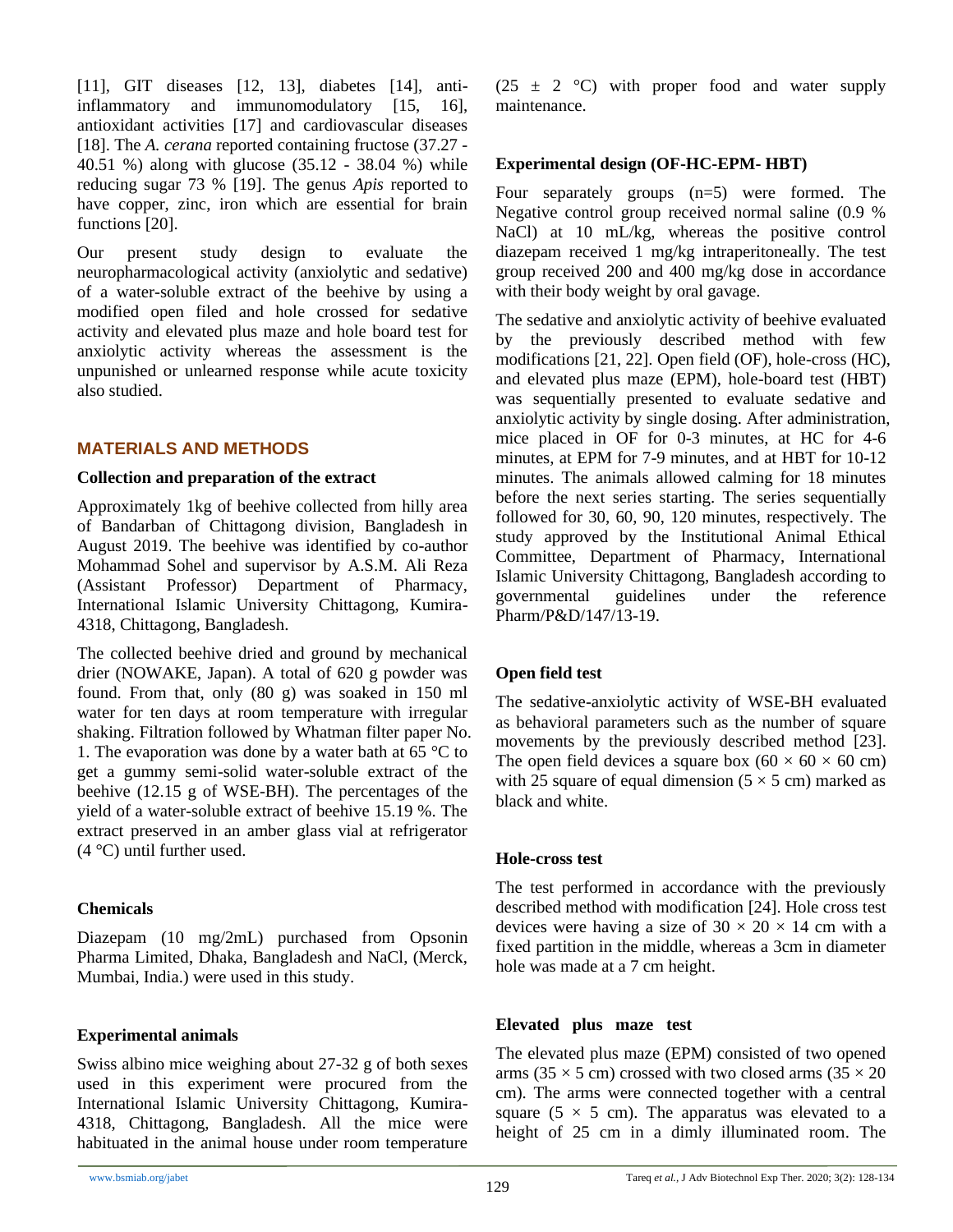percentage of Time spent in open arms recorded for anxiolytic properties [25].

% time spent in open arm =  
\ntime spent in open arm  
\ntime spent in open arm + time spent in closed arm 
$$
\times
$$
 100

#### **Hole-board test**

The study was conducted using a wooden board measuring 20 cm  $\times$  40 cm with 16 equally spaced holes. The HBT based on head dipping, which measures anxiety behavior with exploratory activity [26].

#### **Statistical analysis**

The result characterized in mean  $\pm$  SEM (n=5). The statistical analysis followed by unpaired t-test of GraphPad Prism (ver 7) in comparison with negative control (normal saline  $0.9 %$  NaCl) where  $P < 0.05$ considered as statistically significant.

#### **RESULTS**

#### **WSE-BH extract decreases the number of movements in a dose-dependent manner**

The sedative activity of WSE-BH summarized in Figure 1. The number of movements high at 200 mg/kg with significant ( $P < 0.05$ ) time-dependency while 400 mg/kg showed an irregular decreased with the time. The positive control diazepam (standard) showed a sharp decreased from 0 to 120 minutes. The number of movements at 90 minutes for 200 mg/kg  $(18.00 \pm 7.21,$  $P < 0.05$ ), and diazepam (22.00  $\pm$  1.73, P  $< 0.05$ ) in comparison to negative control. The last observation (120 minutes) exhibited  $23.00 \pm 3.06$  (P < 0.05), 12.33  $\pm$ 3.38 (P < 0.01) movements by 200 mg/kg and diazepam (1mg/kg), respectively.

#### **WSE-BH extract reduces the number of hole cross in a time-dependent manner**

The hole-cross test for sedative activity of WSE-BH depicted in Figure 2. The dose of 200 and 400 mg/kg and positive control diazepam (1 mg/kg) reduced the number of hole cross in a time dependence manner significantly  $(P < 0.05)$  in 0, 30, and 90 minutes. The number of hole-cross at first observation (0 minutes) for 200 mg/kg  $(5.33 \pm 2.53, P < 0.05)$ , 400 mg/kg  $(5.00 \pm 1)$ 1.15, P < 0.001) and diazepam  $(15.33 \pm 0.88, P < 0.01)$ in comparison to negative control. The second observation (30 minutes) exhibited 4.33  $\pm$  1.20 (P < 0.05),  $2.67 \pm 0.33$  (P < 0.001) hole cross by 200 mg/kg and 400 mg/kg, respectively.



**Figure 1**. Effects of water soluble extract of beehive on open filed test by mice in different time intervals. The result characterized in mean  $\pm$  SEM (n=5). <sup>a</sup> P < 0.05, <sup>b</sup> P < 0.01 and <sup>d</sup> P < 0.0001. The statistical analysis followed by unpaired t-test of GraphPad Prism (ver 7) in comparison with negative control (normal saline 0.9 % NaCl). WSE-BH - water soluble extract of beehive.



Figure 2. Effects of water-soluble extract of beehive on hole cross test by mice in different time intervals. The result characterized in mean  $\pm$  SEM (n=5). a P < 0.05, and c P < 0.001. The statistical analysis followed by unpaired t-test of GraphPad Prism (ver 7) in comparison with negative control (normal saline 0.9 % NaCl). WSE-BH - water soluble extract of beehive.

#### **WSE-BH extract reduces the time spent in open arm**

In an elevated plus-maze (EPM) test, a significant (P <0.0001) percentage of time spent observed by diazepam (74.97  $\pm$  7.96 %) compared to the negative control group at second observation. A dose-dependent manner anxiolytic activity observed at 0 to 60 minutes while at 60 minutes 200 mg/kg exhibited (23.53  $\pm$ 3.89 %) and 400 mg/kg  $(12.71 \pm 2.42 \% , P < 0.05)$  in open arm time spent compared to negative control (Figure 3).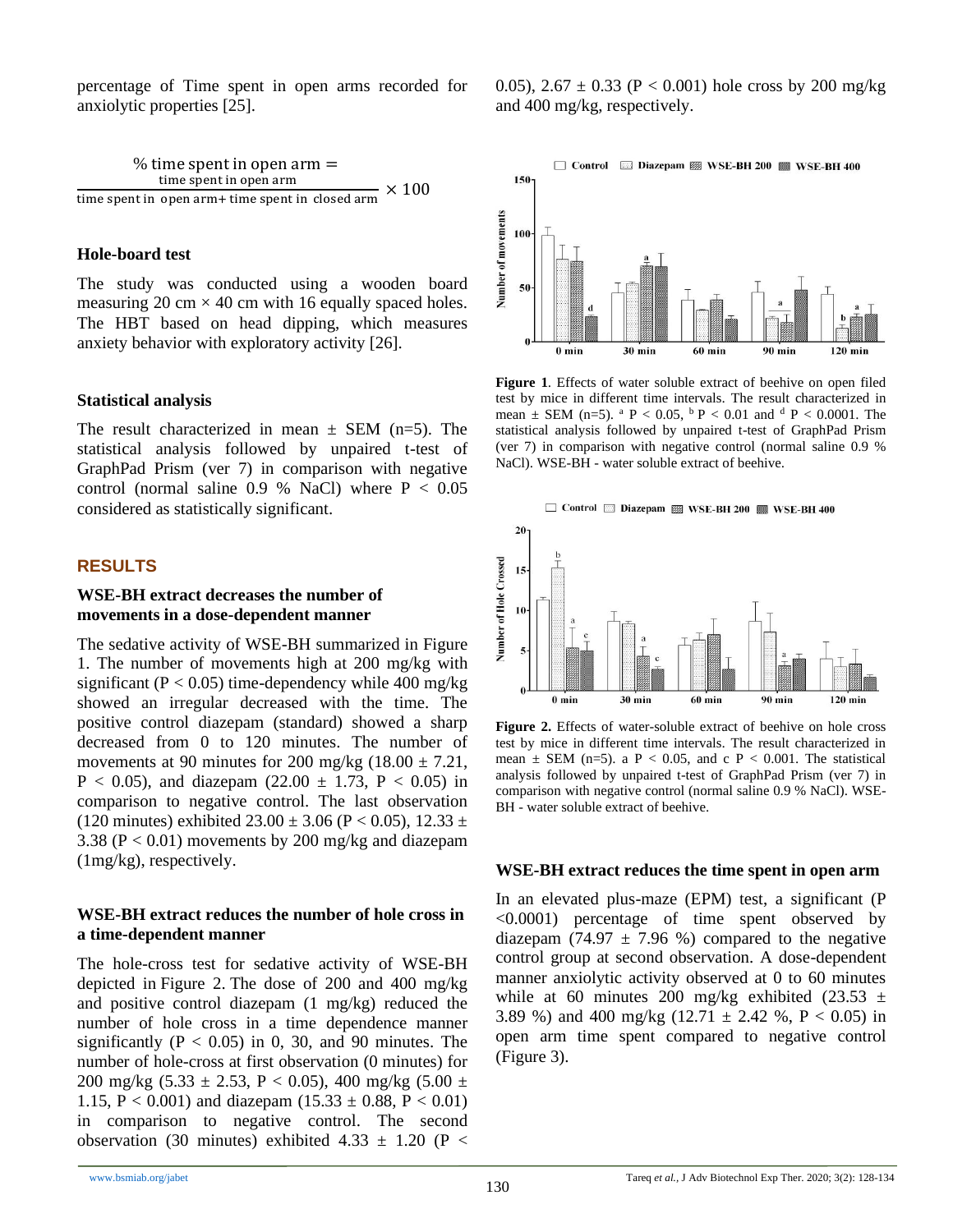

Figure 3. Effects of water soluble extract of beehive on percentage of time spent in open arm on elevated plus maze test by mice in different time intervals. The result characterized in mean  $\pm$  SEM (n=5).  $^{\circ}$  P < 0.05,  $^{\circ}$  P < 0.01, and  $^{\circ}$  P < 0.0001. The statistical analysis followed by unpaired t-test of GraphPad Prism (ver 7) in comparison with negative control (normal saline 0.9 % NaCl). WSE-BH - water soluble extract of beehive.

#### **WSE-BH extract maximizes the number of head dipping in a time-dependent manner**

The result of hole-board test depicted in Figure 4. A dose dependent manner significant number of head dipping observed by 200 mg/kg at 0 to 120 minutes observation while dose dependency of 400 mg/kg exhibited from 30 to 120 minutes. In second observation (30 minutes)**,** the number of head dipping was maximum whereas the diazepam exhibited  $(35.33 \pm 2.91, P < 0.01)$ and the 400 mg/kg  $(31.00 \pm 0.58, P < 0.01)$ .



Figure 4. Effects of water soluble extract of beehive on number of head dipping on hole board test by mice in different time intervals. The result characterized in mean  $\pm$  SEM (n=5). <sup>a</sup> P < 0.05, <sup>b</sup> P < 0.01, and  $d$  P < 0.0001. The statistical analysis followed by unpaired t-test of GraphPad Prism (ver 7) in comparison with negative control (normal saline 0.9 % NaCl). WSE-BH - water soluble extract of beehive.

#### **DISCUSSION**

Anxiety and stress-related conditions are extreme mental conditions that affect daily works performance. The perception of Charles Darwin that animals and humans individually share the same mechanism in expressing the emotion (mainly rodents). The advancement of animal models of anxiety and stress has recognized the pharmacological action and potential clinical impacts of a few medications. The open filed, hole cross, elevated plus maze and hole board test assessed for unlearned/unpunished responses whereas the model used for neurological conditions. Accumulation of these tools allowed us to study the sedative activity by open filed, hole board test and anxiolytic activity by elevated plus maze and hole-board test [27-29].

The administration of doses for animal model evaluated by acute toxicity study, whereas the WSE-BH exhibited a safe dose up to 4000 mg/kg. Hence a depression mode observed at the first 6 hours observation. The depression of mice in the first 6 hours might be because of the sugar level in the honey of *A. cerana,* which is fructose (37.27 - 40.51 %) along with glucose (35.12 - 38.04 %) [19] as it might also be available at the beehive. Sugar (specifically fructose) consumption might increase inflammation in humans [30] and also the risk of depression [31]. So, in our study, we choose a lower dose of 200 and 400 mg/kg for evaluation of the neuropharmacological activity.

Diazepam, among the most well-known Benzodiazepines, acts by allosteric modulators of the γaminobutyric acid type A (GABA A) receptor complex. It links to the alpha-gamma subunit interface and proliferation of neuronal chloride-ion influx, which hyperpolarizes postsynaptic membranes [32]. The potentiation's of GABA A receptor at  $\alpha$ 2/ $\alpha$ 3 subunit in the limbic system, thalamus, hypothalamus, and ganglion produce reducing or calming effects which facilities anxiolytic activity [22]. The calming or reducing effects observed at WESE-BH by experimental models at a low dose of diazepam (1 mg/kg) followed by open field and hole-cross test at 200 mg/kg where a significant  $(P < 0.05)$  result observed in time dependence manner while at high dose 400 mg/kg exhibited an irregular movement and crossing with time. Similar to open field and hole cross test, the EPM for anxiolytic activity exhibited significant activity at a lower dose while the hole board test exhibited the maximum number of significant  $(P < 0.01)$  head dipping at second observation (30 minutes) by 400 mg/kg. In contrast, the 200 mg/kg observed similar activity at first (0 minutes) and fifth observation ( $P < 0.05$ ). An earlier study by bee honey demonstrated the anxiolytic and locomotion or sedative activity, whereas a similar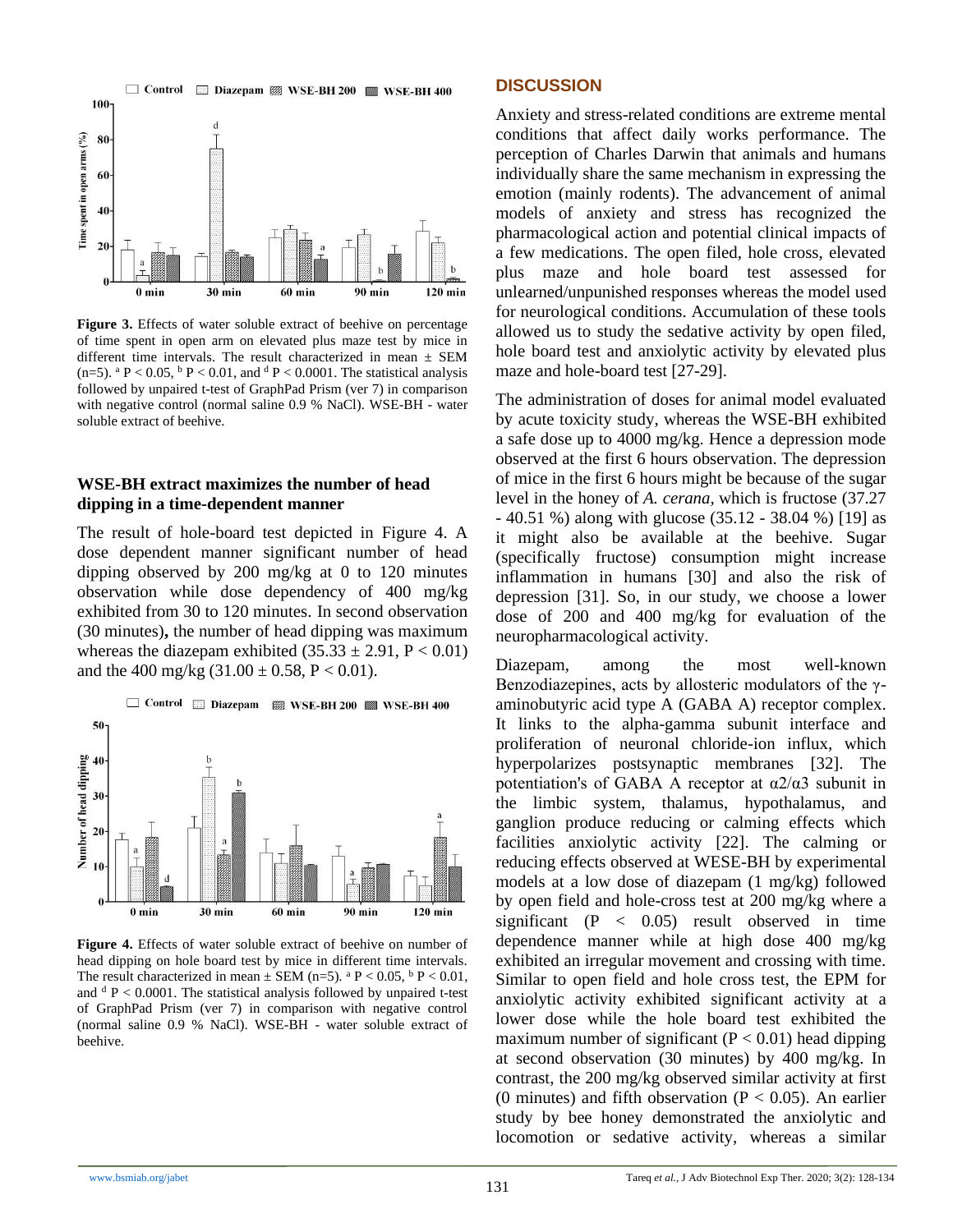activity was observed a low dose concentration by reducing the anxiety [33-50].

# **CONFLICTS OF INTEREST**

Authors declared that they have no conflict of interest.



**Figure 5.** Graphical representation of neuropharmacological effects of water-soluble extract (WSE) of beehive.

# **CONCLUSIONS**

Results are suggesting that Beehive of *A. cerana* could be a potential source of anxiolytic and sedative agents at a lower dose (Figure 5). Further study required to predict the possible mechanism of water-soluble extract of the beehive.

## **ACKNOWLEDGEMENT**

Authors are very much thankful to the Department of Pharmacy, International Islamic University Chittagong, Bangladesh for research facilities and other logistic supports. This work is conducted with the individual funding of all authors.

# **AUTHOR CONTRIBUTIONS**

AMT planned and designed the research. ASMAR and MSN arranged the whole facilities for the research and supervised the whole research. MS collected the beehive and prepared the extract with ASMAR. MU, MHM, MH and FBK conducted the entire laboratory works with AMT. AMT, MSN, ASMAR and TBE imparted in study design and interpreted the results putting efforts on statistical analysis and also participated in the manuscript draft and has thoroughly checked and revised the manuscript for necessary changes in format, grammar and English standard. All authors read and agreed on the final version of the manuscript.

## **REFERENCES**

- [1] Huerta-Reyes M, Herrera-Ruiz M, Gonzalez-Cortazar M, Zamilpa A, Leon E, Reyes-Chilpa R, Aguilar-Rojas A, Tortoriello J. Neuropharmacological in vivo effects and phytochemical profile of the extract from the aerial parts of *Heteropterys brachiata* (L.) DC. (Malpighiaceae). J Ethnopharmacol. 2013;146:311-7.
- [2] Campos AC, Fogaca MV, Aguiar DC, Guimaraes FS. Animal models of anxiety disorders and stress. Braz J Psychiatry. 2013;35 Suppl 2:S101-11.
- [3] Sareen J, Jacobi F, Cox BJ, Belik SL, Clara I, Stein MB. Disability and poor quality of life associated with comorbid anxiety disorders and physical conditions. Arch Intern Med. 2006;166:2109-16.
- [4] Mansouri MT, Soltani M, Naghizadeh B, Farbood Y, Mashak A, Sarkaki A. A possible mechanism for the anxiolytic-like effect of gallic acid in the rat elevated plus maze. Pharmacol Biochem Behav. 2014;117:40-6.
- [5] Uddin MZ, Rana MS, Hossain S, Ferdous S, Dutta E, Dutta M, Emran TB. In vivo neuroprotective, antinociceptive, anti-inflammatory potential in Swiss albino mice and in vitro antioxidant and clot lysis activities of fractionated *Holigrana longifolia* Roxb. leaves extract. J Complement Integr Med. 2019.
- [6] Moreno LC, da Silva Oliveira GZ, Cavalcanti IM, Santos-Magalhaes NS, Rolim HM, de Freitas RM. Development and evaluation of liposomal formulation containing nimodipine on anxiolytic activity in mice. Pharmacol Biochem Behav. 2014;116:64-8.
- [7] Cherbuliez T. Apitherapy–the use of honeybee products. Biotherapy-History, Principles and Practice: Springer; 2013. p. 113-46.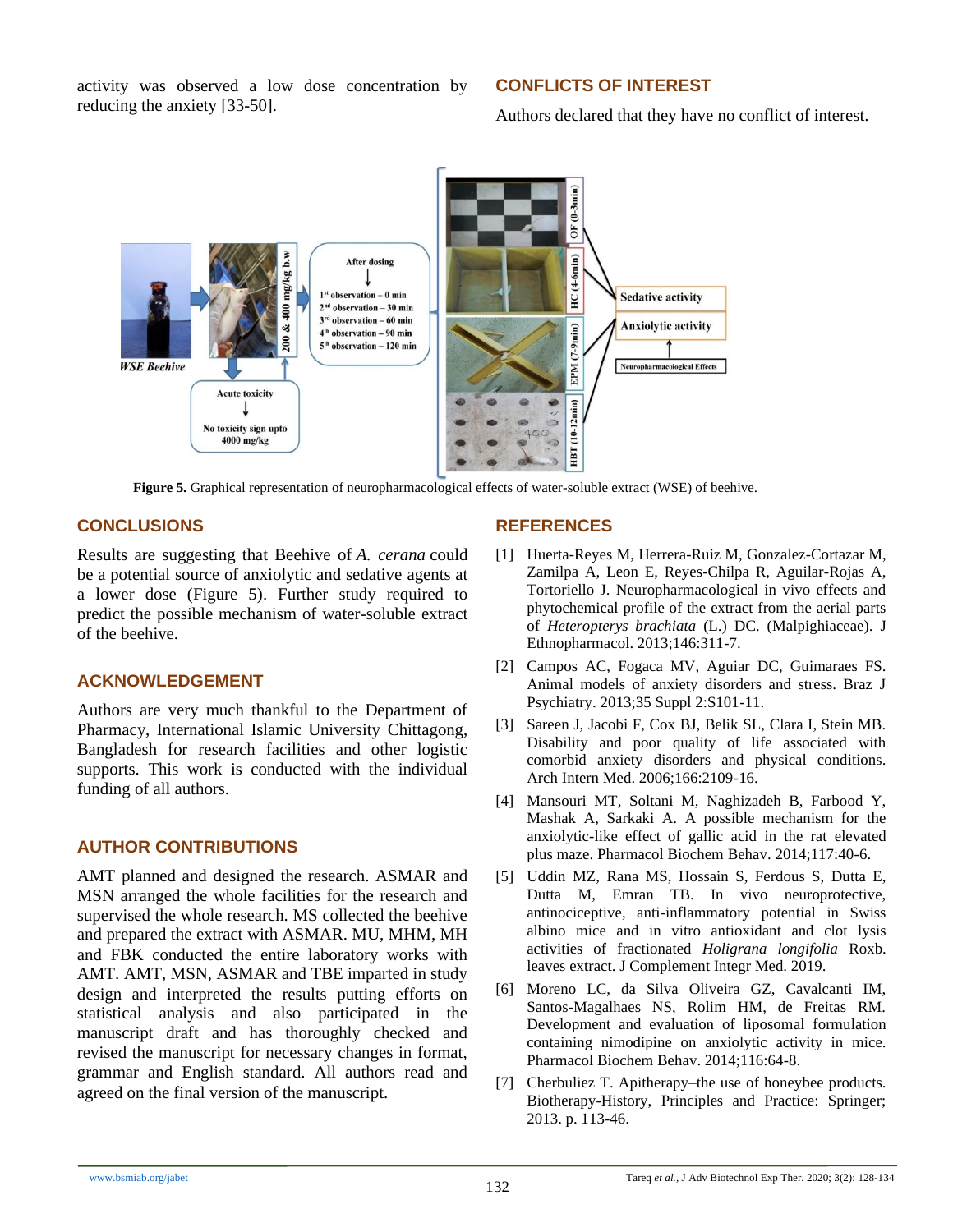- [8] Baltuskevicius A. Bee Products for Human Health. Monograph, Kaunas. 2003.
- [9] Sforcin J, Bankova V, Kuropatnicki AK. Medical Benefits of Honeybee Products. Evidence-Based Complemet Altern Med. 2017;2017:2.
- [10] Yusuf'Ali A. An Nahl, Al-Quran Chapter 16 (The Bee) quoted from" The Holy Qur'an: Original Arabic Text with English Translation & Selected Commentaries". Saba Islamic Media Retrieved. 2013;20.
- [11] Dustmann JH. Antibacterial effect of honey. Apiacta. 1979;14:7-11.
- [12] Bansal V, Medhi B, Pandhi P. Honey--a remedy rediscovered and its therapeutic utility. Kathmandu Univ Med J (KUMJ). 2005;3:305-9.
- [13] Haffejee IE, Moosa A. Honey in the treatment of infantile gastroenteritis. Br Med J (Clin Res Ed). 1985;290:1866-7.
- [14] Al-Waili NS, Haq A. Effect of honey on antibody production against thymus-dependent and thymusindependent antigens in primary and secondary immune responses. J Med Food. 2004;7:491-4.
- [15] Markelov V, Trushin M. Bee venom therapy and low dose naltrexone for treatment of multiple sclerosis. Nepal J Neurosci. 2006;3:71-7.
- [16] Al-Waili NS. Effects of daily consumption of honey solution on hematological indices and blood levels of minerals and enzymes in normal individuals. J Med Food. 2003;6:135-40.
- [17] Blasa M, Candiracci M, Accorsi A, Piacentini MP, Piatti E. Honey flavonoids as protection agents against oxidative damage to human red blood cells. Food Chem. 2007;104:1635-40.
- [18] Bogdanov S, Jurendic T, Sieber R, Gallmann P. Honey for nutrition and health: a review. J Am Coll Nutr. 2008;27:677-89.
- [19] Gairola A, Tiwari P, Tiwari J. Physico-chemical properties of Apis cerana-indica F. honey from Uttarkashi district of Uttarakhand, India. J Global Biosci. 2013;2:20-5.
- [20] Rao PV, Krishnan KT, Salleh N, Gan SH. Biological and therapeutic effects of honey produced by honey bees and stingless bees: a comparative review. Revista Brasileira de Farmacognosia. 2016;26:657-64.
- [21] Faisal M, Hossain AI, Rahman S, Jahan R, Rahmatullah M. A preliminary report on oral glucose tolerance and antinociceptive activity tests conducted with methanol extract of Xanthosoma violaceum aerial parts. BMC Complement Altern Med. 2014;14:335.
- [22] Billah MM, Rayhan MA, Yousuf SA, Nawrin K, Rayhan J, Khengari EM. A Novel Integrated (OF-HC-EPM) Approach to Study Anxiety Related Depressive Behavior in Mice Model: A Comparison of Neuro Standards. Adv Pharmacol Pharm. 2019;7:39-48.
- [23] Saleem A, Hidayat MT, Jais AM, Fakurazi S, Moklas M, Sulaiman M, Amom Z. Antidepressant-like effect of aqueous extract of Channa striatus fillet in mice models

of depression. Eur Rev Med Pharmacol Sci. 2011;15:795-802.

- [24] Subhan N, Alam MA, Ahmed F, Shahid IJ, Nahar L, Sarker SD. Bioactivity of Excoecaria agallocha. Revista Brasileira de Farmacognosia. 2008;18:521-6.
- [25] Thippeswamy B, Mishra B, Veerapur V, Gupta G. Anxiolytic activity of Nymphaea alba Linn. in mice as experimental models of anxiety. Indian J Pharmacol. 2011;43:50.
- [26] Sonavane GS, Sarveiya VP, Kasture VS, Kasture SB. Anxiogenic activity of Myristica fragrans seeds. Pharmacol Biochem Behav. 2002;71:239-44.
- [27] Campos AC, Fogaca MV, Aguiar DC, Guimaraes FS. Animal models of anxiety disorders and stress. Braz J Psychiatry. 2013;35:S101-S11.
- [28] Al Mahmud Z, Emran TB, Qais N, Bachar SC, Sarker M, Uddin MMN. Evaluation of analgesic, anti-inflammatory, thrombolytic and hepatoprotective activities of roots of *Premna esculenta* (Roxb). J Basic Clin Physiol Pharmacol. 2016;27:63-70.
- [29] Emran T, Rahman M. Sedative, anxiolytic and analgesic effects of *Urena sinuata* L. leaf extract in animal models. Int Food Res J. 2014;21.
- [30] Della Corte KW, Perrar I, Penczynski KJ, Schwingshackl L, Herder C, Buyken AE. Effect of Dietary Sugar Intake on Biomarkers of Subclinical Inflammation: A Systematic Review and Meta-Analysis of Intervention Studies. Nutrients. 2018;10:606.
- [31] Sen S, Duman R, Sanacora G. Serum brain-derived neurotrophic factor, depression, and antidepressant medications: meta-analyses and implications. Biol Psychiatry. 2008;64:527-32.
- [32] Calcaterra NE, Barrow JC. Classics in chemical neuroscience: diazepam (valium). ACS Chem Neurosci. 2014;5:253-60.
- [33] Oyekunle O, Akanmu M, Ogundeji T. Evaluation of anxiolytic and novelty induced behaviours following bee-honey consumption in rats. J Neurosci Behav Health. 2010;2:38-43.
- [34] Akanmu MA, Olowookere TA, Atunwa SA, Ibrahim BO, Lamidi OF, Adams PA, Ajimuda BO, Adeyemo LE. Neuropharmacological effects of Nigerian honey in mice. Afr J Tradit Complement Altern Med. 2011;8:230-49.
- [35] Rakib A, Ahmed S, Islam MA, Haye A, Uddin SMN, Uddin MMN, Hossain MK, Paul A, Emran, TB. Antipyretic and hepatoprotective potential of *Tinospora crispa* and investigation of possible lead compounds through *in silico* approaches. Food Sci Nutrition. 2020;8(1):547-556.
- [36] Shifah F, Tareq AM, Sayeed MA, Islam MN, Emran TB, Ullah MA, Mukit MA, Ullah M. Antidiarrheal, cytotoxic and thrombolytic activities of methanolic extract of *Hedychium coccineum* leaves. J Adv Biotechnol Exp Therapeutics. 2020;3(1):77-83.
- [37] Dutta T, Paul A, Majumder M, Sultan RA and Emran TB. Pharmacological evidence for the use of *Cissus assamica*